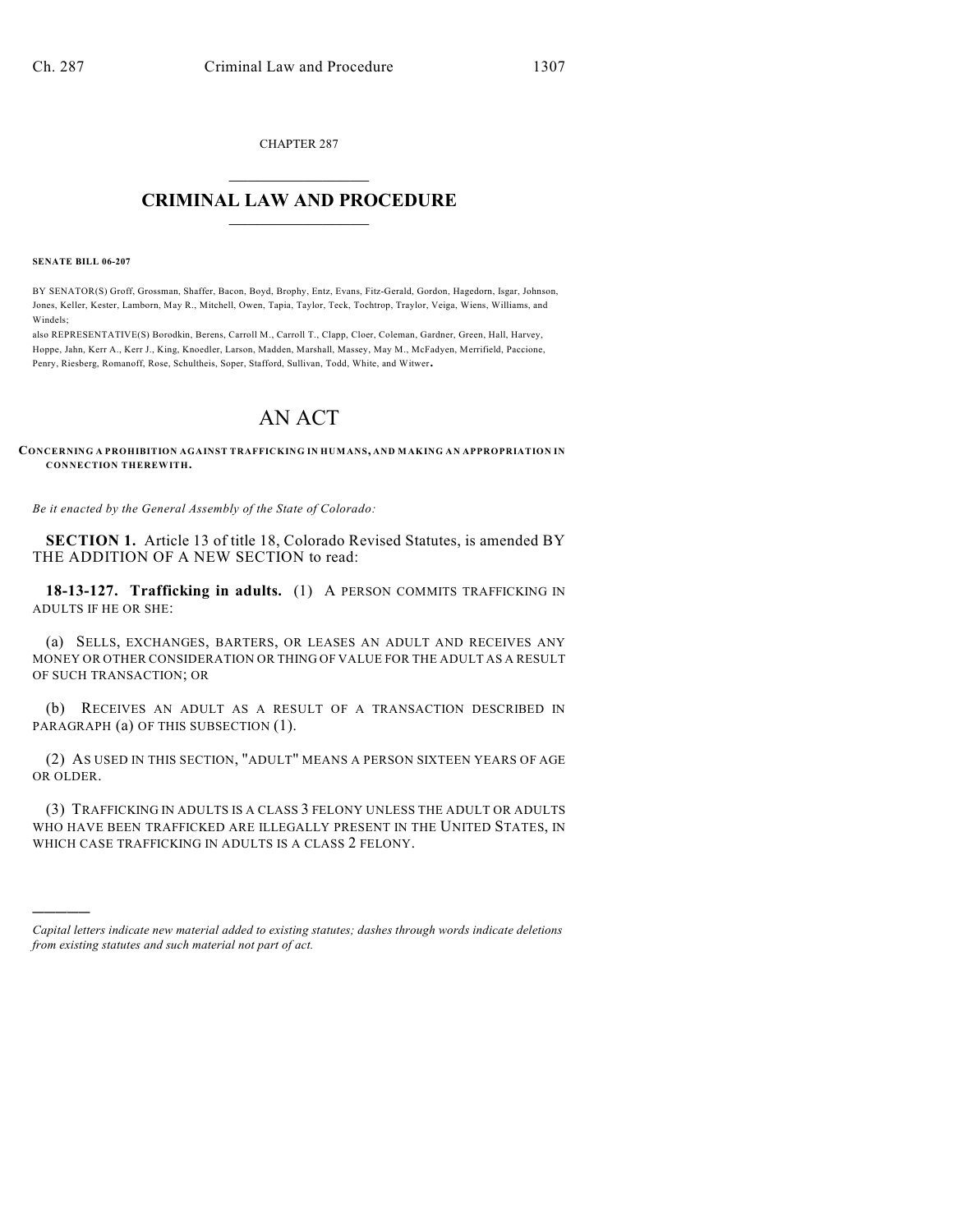**SECTION 2.** 18-6-402, Colorado Revised Statutes, is amended to read:

**18-6-402. Trafficking in children.** (1) A person commits trafficking in children if he OR SHE:

(a) Sells, exchanges, barters, or leases a child and receives any money or other consideration or thing of value for the child as a result of such transaction; or

(b) Receives a child as a result of a transaction described in paragraph (a) of this subsection (1).

(2) As used in this section, "child" means a person under the age of sixteen years.

(3) Trafficking in children is a class 3 felony.

**SECTION 3.** Part 1 of article 1 of title 17, Colorado Revised Statutes, is amended BY THE ADDITION OF A NEW SECTION to read:

**17-1-153. Appropriation to comply with section 2-2-703 - SB 06-207.** (1) PURSUANT TO SECTION 2-2-703, C.R.S., THE FOLLOWING STATUTORY APPROPRIATIONS, OR SO MUCH THEREOF AS MAY BE NECESSARY, ARE MADE IN ORDER TO IMPLEMENT S.B. 06-207, ENACTED AT THE SECOND REGULAR SESSION OF THE SIXTY-FIFTH GENERAL ASSEMBLY:

(a) FOR THE FISCAL YEAR BEGINNING JULY 1, 2006, IN ADDITION TO ANY OTHER APPROPRIATION, THERE IS HEREBY APPROPRIATED FROM THE CAPITAL CONSTRUCTION FUND CREATED IN SECTION 24-75-302,C.R.S., TO THE CORRECTIONS EXPANSION RESERVE FUND CREATED IN SECTION 17-1-116, THE SUM OF ONE HUNDRED SEVENTY-FOUR THOUSAND THREE HUNDRED EIGHTY-EIGHT DOLLARS (\$174,388).

(b) (I) FOR THE FISCAL YEAR BEGINNING JULY 1, 2007, IN ADDITION TO ANY OTHER APPROPRIATION, THERE IS HEREBY APPROPRIATED, FROM THE CAPITAL CONSTRUCTION FUND CREATED IN SECTION 24-75-302,C.R.S., TO THE CORRECTIONS EXPANSION RESERVE FUND CREATED IN SECTION 17-1-116, THE SUM OF TWO HUNDRED NINE THOUSAND TWO HUNDRED SIXTY-SIX DOLLARS (\$209,266).

(II) FOR THE FISCAL YEAR BEGINNING JULY 1, 2007, IN ADDITION TO ANY OTHER APPROPRIATION, THERE IS HEREBY APPROPRIATED TO THE DEPARTMENT OF CORRECTIONS, OUT OF ANY MONEYS IN THE GENERAL FUND NOT OTHERWISE APPROPRIATED, THE SUM OF FIFTY-THREE THOUSAND SIX HUNDRED TWENTY-SIX DOLLARS (\$53,626).

(c) (I) FOR THE FISCAL YEAR BEGINNING JULY 1, 2008, IN ADDITION TO ANY OTHER APPROPRIATION, THERE IS HEREBY APPROPRIATED, FROM THE CAPITAL CONSTRUCTION FUND CREATED IN SECTION 24-75-302,C.R.S., TO THE CORRECTIONS EXPANSION RESERVE FUND CREATED IN SECTION 17-1-116, THE SUM OF THREE HUNDRED NINETY-TWO THOUSAND THREE HUNDRED SEVENTY-THREE DOLLARS (\$392,373).

(II) FOR THE FISCAL YEAR BEGINNING JULY 1, 2008, IN ADDITION TO ANY OTHER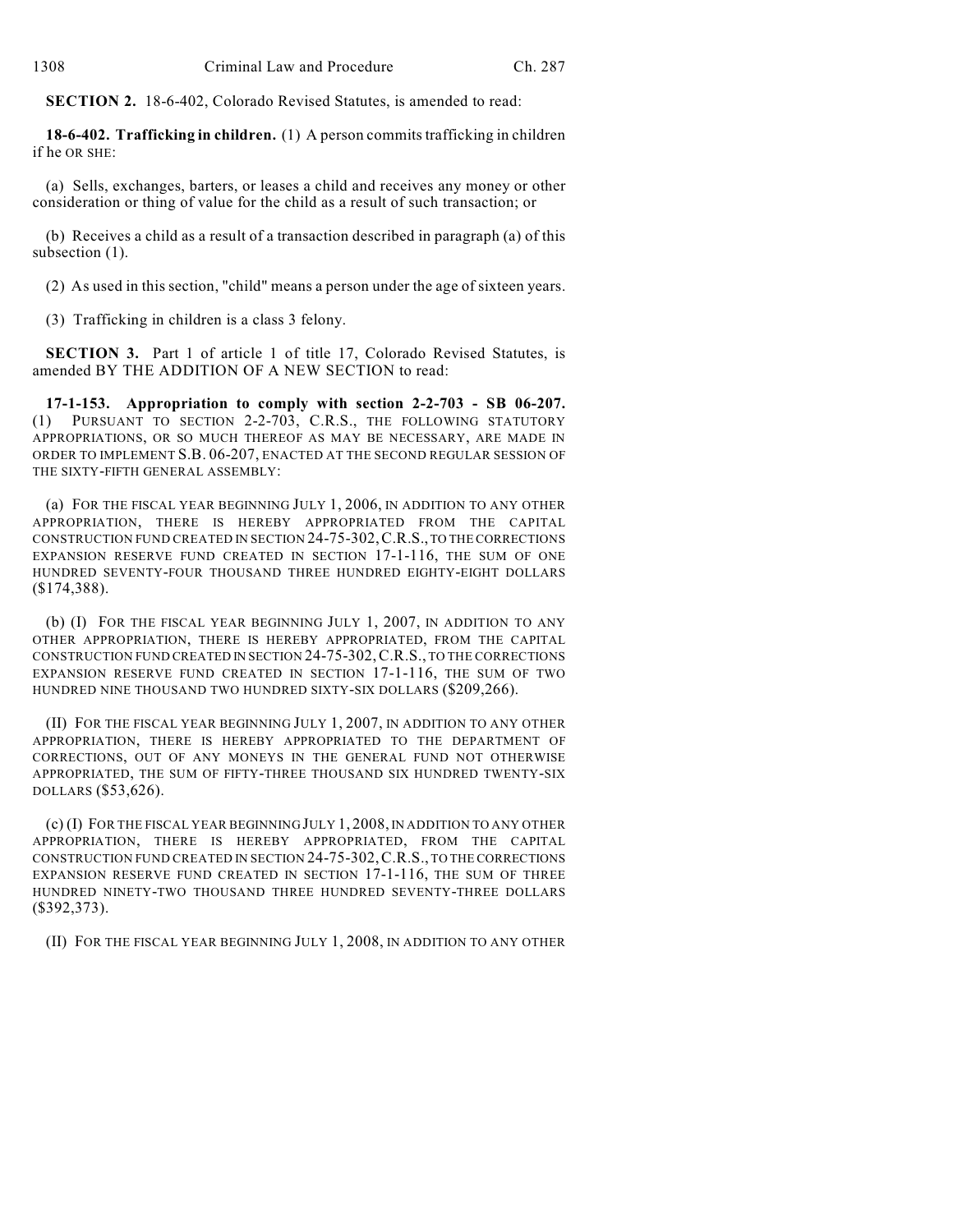APPROPRIATION, THERE IS HEREBY APPROPRIATED TO THE DEPARTMENT OF CORRECTIONS, OUT OF ANY MONEYS IN THE GENERAL FUND NOT OTHERWISE APPROPRIATED, THE SUM OF ONE HUNDRED SEVENTEEN THOUSAND NINE HUNDRED SEVENTY-SEVEN DOLLARS (\$117,977).

(d) (I) FOR THE FISCAL YEAR BEGINNING JULY 1, 2009, IN ADDITION TO ANY OTHER APPROPRIATION, THERE IS HEREBY APPROPRIATED, FROM THE CAPITAL CONSTRUCTION FUND CREATED IN SECTION 24-75-302,C.R.S., TO THE CORRECTIONS EXPANSION RESERVE FUND CREATED IN SECTION 17-1-116, THE SUM OF FIVE HUNDRED TWENTY-THREE THOUSAND ONE HUNDRED SIXTY-FOUR DOLLARS (\$523,164).

(II) FOR THE FISCAL YEAR BEGINNING JULY 1, 2009, IN ADDITION TO ANY OTHER APPROPRIATION, THERE IS HEREBY APPROPRIATED TO THE DEPARTMENT OF CORRECTIONS, OUT OF ANY MONEYS IN THE GENERAL FUND NOT OTHERWISE APPROPRIATED, THE SUM OF TWO HUNDRED THIRTY-EIGHT THOUSAND SIX HUNDRED THIRTY-SIX DOLLARS (\$238,636).

(e) (I) FOR THE FISCAL YEAR BEGINNING JULY 1, 2010, IN ADDITION TO ANY OTHER APPROPRIATION, THERE IS HEREBY APPROPRIATED, FROM THE CAPITAL CONSTRUCTION FUND CREATED IN SECTION 24-75-302,C.R.S., TO THE CORRECTIONS EXPANSION RESERVE FUND CREATED IN SECTION 17-1-116, THE SUM OF FIVE HUNDRED TWENTY-THREE THOUSAND ONE HUNDRED SIXTY-FOUR DOLLARS  $($523,164).$ 

(II) FOR THE FISCAL YEAR BEGINNING JULY 1, 2010, IN ADDITION TO ANY OTHER APPROPRIATION, THERE IS HEREBY APPROPRIATED TO THE DEPARTMENT OF CORRECTIONS, OUT OF ANY MONEYS IN THE GENERAL FUND NOT OTHERWISE APPROPRIATED, THE SUM OF THREE HUNDRED NINETY-NINE THOUSAND FIVE HUNDRED FOURTEEN DOLLARS (\$399,514).

**SECTION 4.** The introductory portion to 24-75-302 (2) and 24-75-302 (2) (s), (2) (t), and (2) (u), Colorado Revised Statutes, are amended, and the said 24-75-302 (2) is further amended BY THE ADDITION OF THE FOLLOWING NEW PARAGRAPHS, to read:

**24-75-302. Capital construction fund - capital assessment fees - calculation.** (2) As of July 1, 1988, and July 1 of each year thereafter through July 1, 2008 2010, a sum as specified in this subsection (2) shall accrue to the capital construction fund. The state treasurer and the controller shall transfer such sum out of the general fund and into the capital construction fund as moneys become available in the general fund during the fiscal year beginning on said July 1. Transfers between funds pursuant to this subsection (2) shall not be deemed to be appropriations subject to the limitations of section 24-75-201.1. The amount which shall accrue pursuant to this subsection (2) shall be as follows:

(s) On July 1, 2006, twenty-two thousand nine hundred twenty-four dollars pursuant to section 3 of H.B. 02S-1006, enacted at the third extraordinary session of the sixty-third general assembly; plus two hundred ninety-one thousand seven hundred sixty-one dollars pursuant to H.B. 03-1004, enacted at the first regular session of the sixty-fourth general assembly; plus one hundred twenty-five thousand